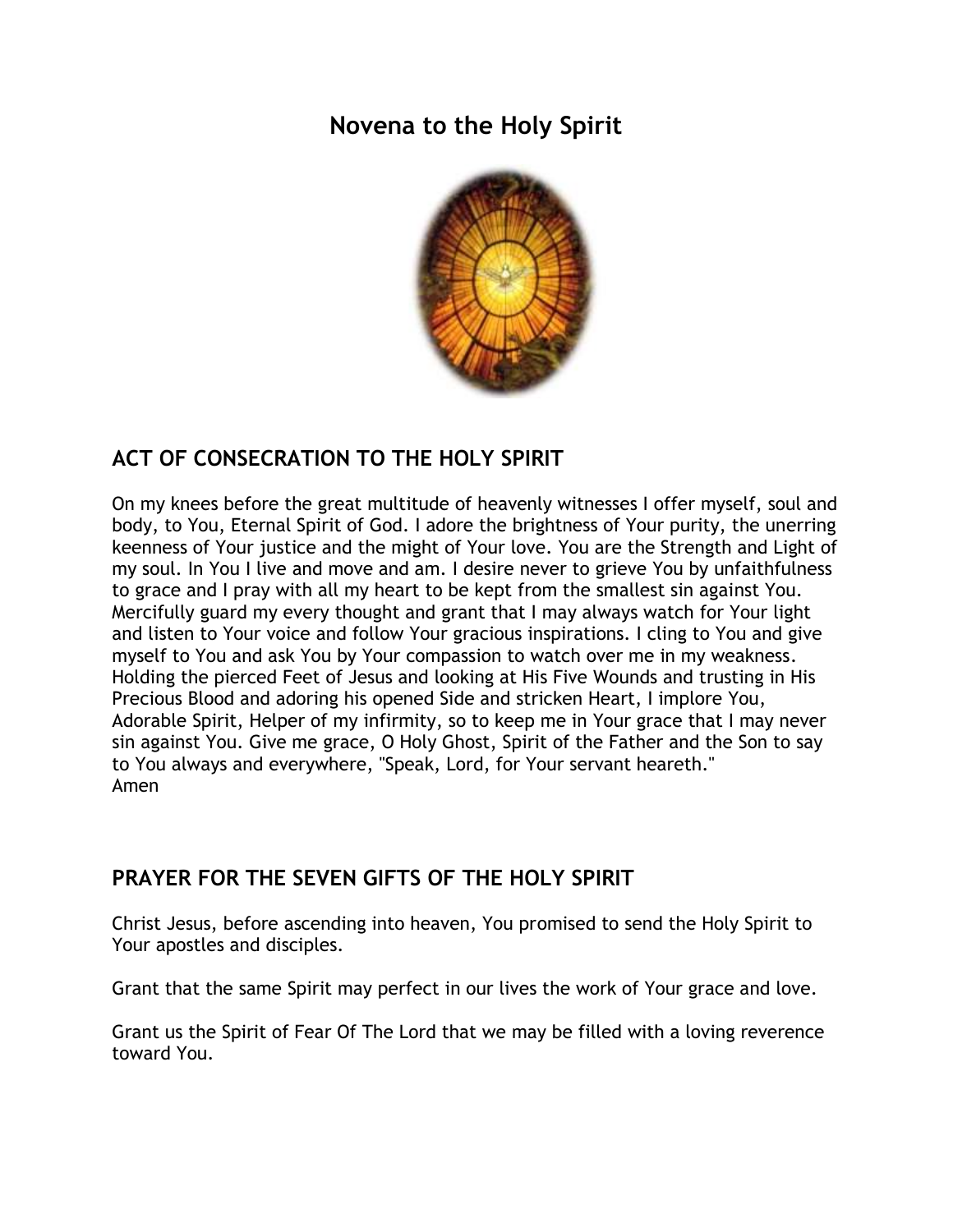the Spirit of Piety that we may find peace and fulfillment in the service of God while serving others;

the Spirit of Fortitude that we may bear our cross with You and, with courage, overcome the obstacles that interfere with our salvation;

the Spirit of Knowledge that we may know You and know ourselves and grow in holiness;

the Spirit of Understanding to enlighten our minds with the light of Your truth;

the Spirit of Counsel that we may choose the surest way of doing Your will, seeking first the Kingdom;

Grant us the Spirit of Wisdom that we may aspire to the things that last forever;

Teach us to be Your faithful disciples and animate us in every way with Your Spirit.

Amen.

#### **FIRST DAY**  Creation Awaits Fulfillment

Holy Spirit, Lord of light! From Your clear celestial height, Your pure' beaming radiance give!

Almighty and eternal God, send forth Your Spirit, who brought order from chaos at the beginning of the universe, and peace to the Lord's disciples.

Grant that I, as your creation, baptized in your Spirit, may be filled with the seven gifts so that I may forever do your will and renew the face of the earth.

Amen.

Pray: *[Our Father,](http://www.scborromeo.org/prayers/ourfather.pdf) [Hail Mary](http://www.scborromeo.org/prayers/hailmary.pdf) & [Glory be](http://www.scborromeo.org/prayers/glorybe.pdf)*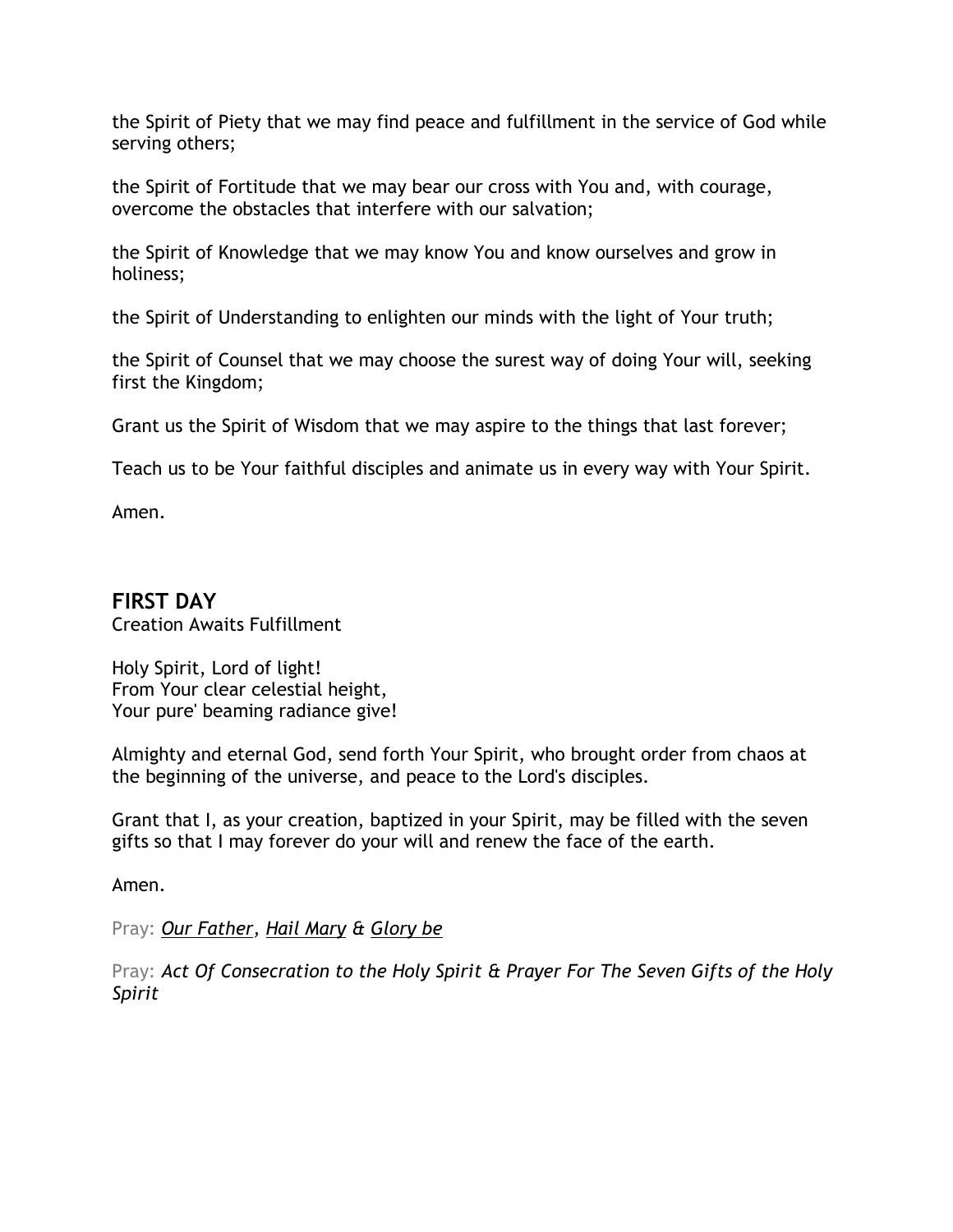## **SECOND DAY**

Christ's Promise To Send The Paraclete

Come, Father of the poor! Come, treasures which endure! Come, Light of all that live! Come, O Blessed Spirit of Holy Fear, fill me with devotion to God alone.

In the Risen Christ, I welcome You, O Spirit of truth, whom the Father sends in Jesus' name.

Wash clean the sinful soul, and rain down your grace that we may be one with the Church in fidelity to our Lord Jesus, Christ.

Amen.

Pray: *[Our Father,](http://www.scborromeo.org/prayers/ourfather.pdf) [Hail Mary](http://www.scborromeo.org/prayers/hailmary.pdf) & [Glory be](http://www.scborromeo.org/prayers/glorybe.pdf)* 

Pray: *Act Of Consecration to the Holy Spirit & [Prayer For The Seven Gifts of the Holy](http://www.scborromeo.org/prayers/novenahs.htm#7gifts)  [Spirit](http://www.scborromeo.org/prayers/novenahs.htm#7gifts)* 

## **THIRD DAY**

The Soul Of Christ's Body, The Church

Thou, of all consolers, best, Visiting the troubled breast Dost refreshing peace bestow.

Come, O Blessed Spirit of Piety, possess my heart.

God, our Father, may I, through the grace of your Spirit, be forever filled with filial affection for you.

Grant that I may be inspired to love and respect all members of your family as brothers and sisters of Jesus, who, together with him, call you Abba, Father.

Amen.

Pray: *[Our Father,](http://www.scborromeo.org/prayers/ourfather.pdf) [Hail Mary](http://www.scborromeo.org/prayers/hailmary.pdf) & [Glory be](http://www.scborromeo.org/prayers/glorybe.pdf)*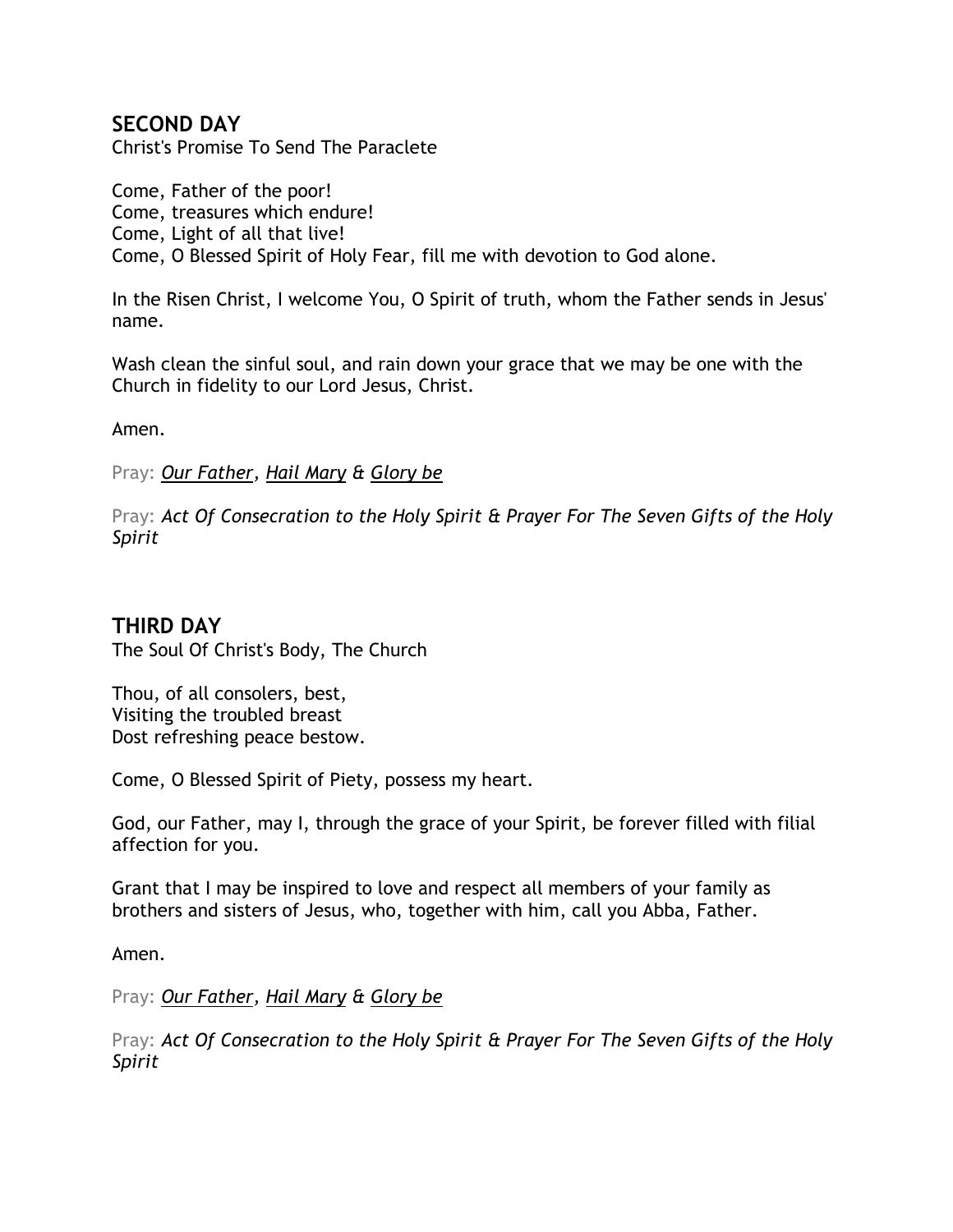## **FOURTH DAY**

The Dignity Of The Christian

Thou, in toil art comfort sweet; Pleasant coolness in the heat; Solace in the midst of woe.

Come, O Blessed Spirit of Fortitude, uphold my soul in time of trouble and adversity. O, Divine Trinity, grant that we may be strengthened to see in ourselves and each other the dignity that is ours as temples of Your Holy Spirit, to be loved by one another as each of us is loved by Jesus.

We ask this through Christ, our Lord.

Amen.

Pray: *[Our Father,](http://www.scborromeo.org/prayers/ourfather.pdf) [Hail Mary](http://www.scborromeo.org/prayers/hailmary.pdf) & [Glory be](http://www.scborromeo.org/prayers/glorybe.pdf)* 

Pray: *Act Of Consecration to the Holy Spirit & [Prayer For The Seven Gifts of the Holy](http://www.scborromeo.org/prayers/novenahs.htm#7gifts)  [Spirit](http://www.scborromeo.org/prayers/novenahs.htm#7gifts)* 

## **FIFTH DAY**

Gifted To Serve And Build Others Up

Light immortal! Light Divine! Visit Thou these hearts of Thine, And our inmost being fill!

Come, 0 Blessed Spirit of Knowledge, and grant that I may perceive the will of the Father.

Father, through Your Spirit, You invite us to participate in the fullness of Creation.

Help me to see that all gifts are from You and intended for your Glory.

For there are many different gifts, but always the same Spirit, many ways of serving, but 'always the same Lord.

Amen.

Pray: *[Our Father,](http://www.scborromeo.org/prayers/ourfather.pdf) [Hail Mary](http://www.scborromeo.org/prayers/hailmary.pdf) & [Glory be](http://www.scborromeo.org/prayers/glorybe.pdf)*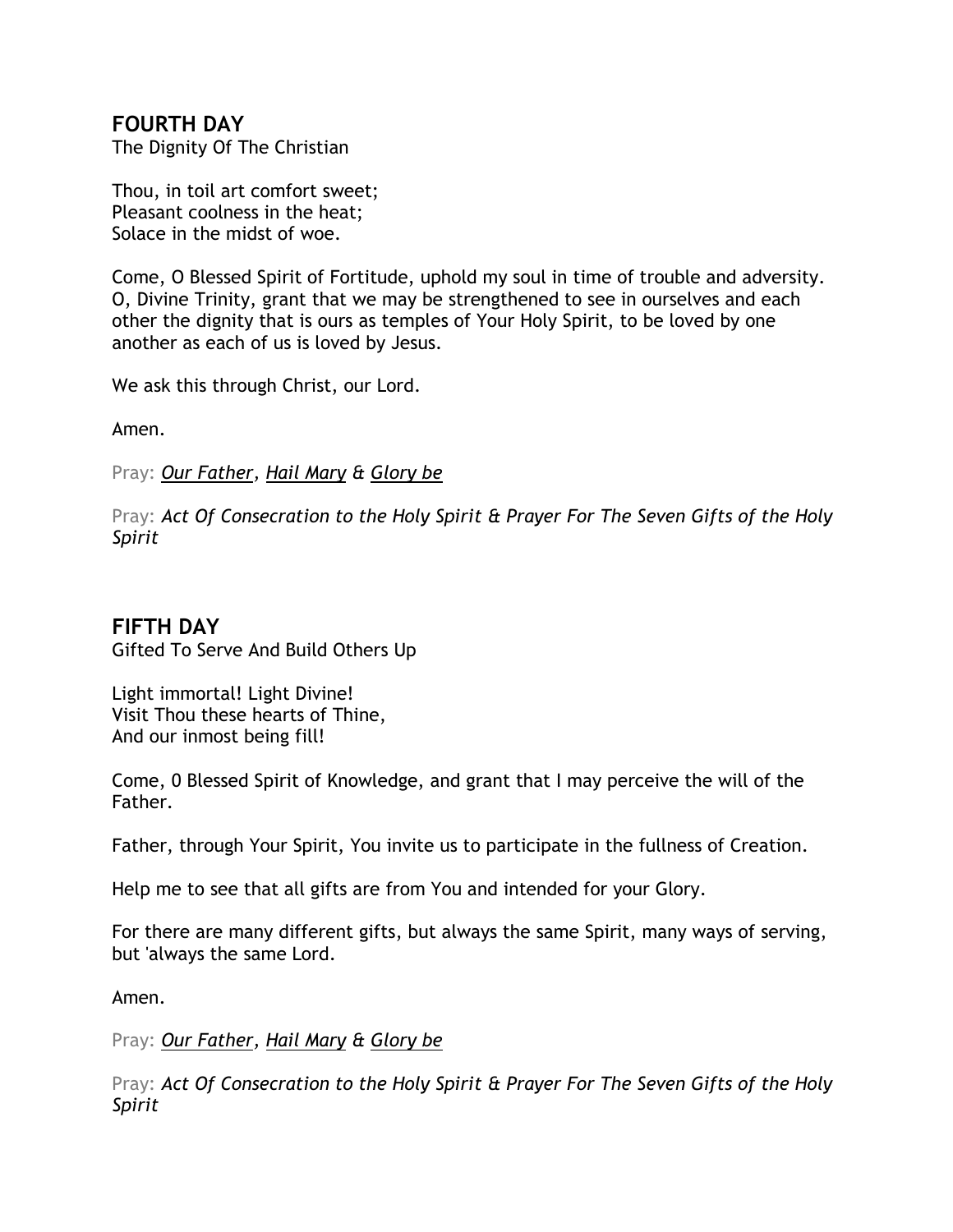## **SIXTH DAY**

Human Weakness And Sinfulness

If Thou take Thy grace away, Nothing pure in man will stay, All his good is turn'd to ill.

Come, 0 Blessed Spirit of Understanding, enlighten our minds so that we may appreciate and see more fully what we know by faith.

Come to us in our weakness and give voice to our petitions, for "the prayers that the Spirit makes for God's holy people are always in accordance with the mind of God."

Pray: *[Our Father,](http://www.scborromeo.org/prayers/ourfather.pdf) [Hail Mary](http://www.scborromeo.org/prayers/hailmary.pdf) & [Glory be](http://www.scborromeo.org/prayers/glorybe.pdf)* 

Pray: *Act Of Consecration to the Holy Spirit & [Prayer For The Seven Gifts of the Holy](http://www.scborromeo.org/prayers/novenahs.htm#7gifts)  [Spirit](http://www.scborromeo.org/prayers/novenahs.htm#7gifts)* 

#### **SEVENTH DAY**

Growth In The Freedom That Love Gives

Heal our wounds - our strength renew; On our dryness, pour thy dew; Wash the stains of guilt away!

Come, 0 Blessed Spirit of Counsel. Make my thoughts holy, my love pure, and my works pleasing to God.

Father, guided by Your Spirit, may I strive to make loving choices and respect all life. May we be aware of our dignity as Your sons and daughters, redeemed with the Blood of Your beloved Son, Jesus Christ, Our Lord.

Amen.

Pray: *[Our Father,](http://www.scborromeo.org/prayers/ourfather.pdf) [Hail Mary](http://www.scborromeo.org/prayers/hailmary.pdf) & [Glory be](http://www.scborromeo.org/prayers/glorybe.pdf)*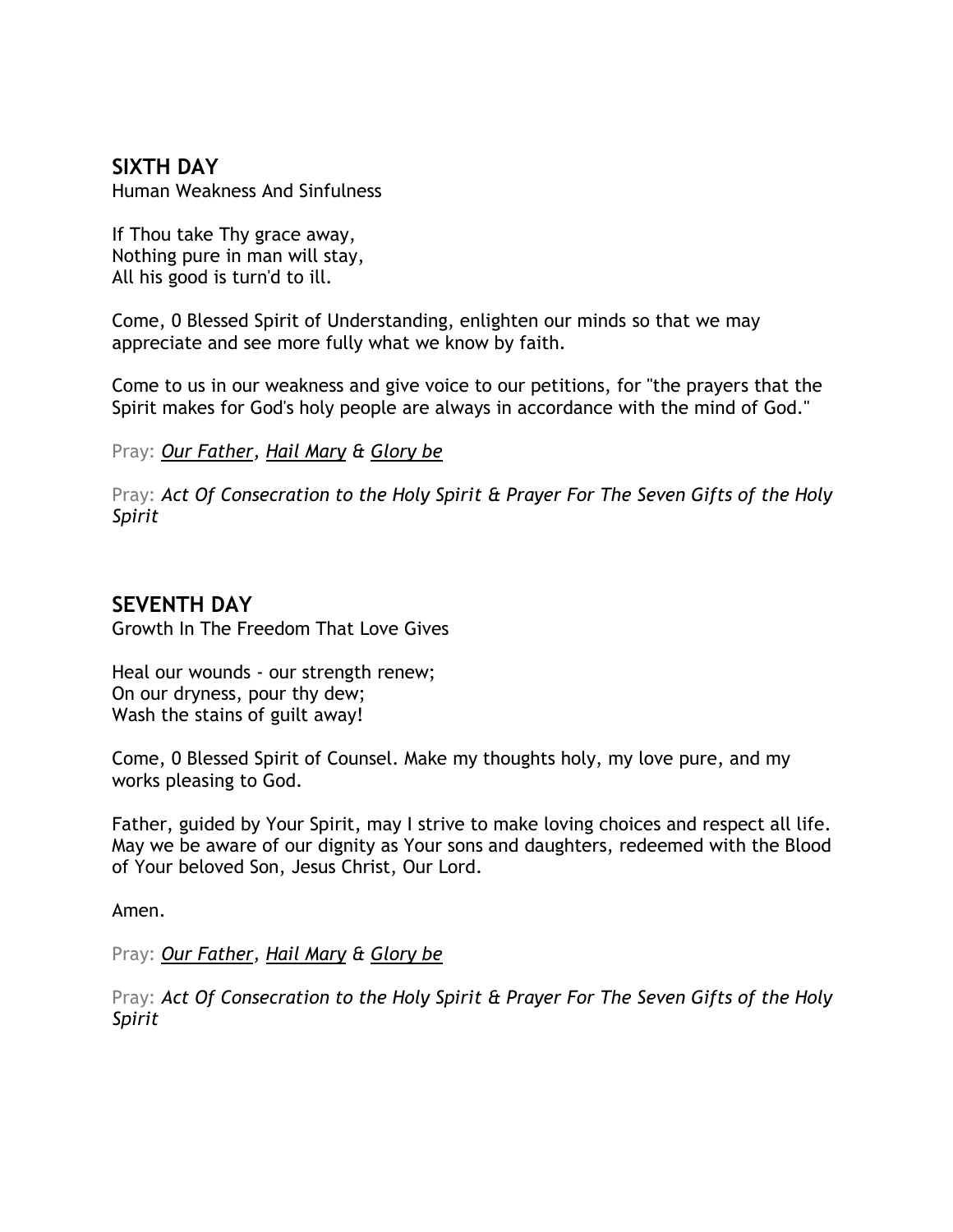## **EIGHTH DAY**

Gifted Through The Spirit

Bend the stubborn heart and will; Melt the frozen, warm the chill; Guide the steps that go astray!

Come, 0 Blessed Spirit of Wisdom, strengthen my faith, increase my hope, perfect my charity.

Father, enlighten us each day, in the silence of our hearts, to discern the voice of Your Spirit, to do what He asks of us and to understand the gifts He freely gives us.

We ask this through Christ our Lord.

Amen.

Pray: *[Our Father,](http://www.scborromeo.org/prayers/ourfather.pdf) [Hail Mary](http://www.scborromeo.org/prayers/hailmary.pdf) & [Glory be](http://www.scborromeo.org/prayers/glorybe.pdf)* 

Pray: *Act Of Consecration to the Holy Spirit & [Prayer For The Seven Gifts of the Holy](http://www.scborromeo.org/prayers/novenahs.htm#7gifts)  [Spirit](http://www.scborromeo.org/prayers/novenahs.htm#7gifts)* 

#### **NINTH DAY**

Sent With The Power To Reconcile

Thou on those who evermore, Thee confess and Thee adore, In Thy sevenfold gifts, descend; Give them comfort when they die; Give them life with Thee on high; Give them joys which never end. Amen.

Father, through Jesus, Your Son, You sent the Paraclete to be at our side, to reconcile all Creation to you.

Grant that I may be forever open to Jesus' invitation to "Receive The Holy Spirit!" Father, open our hearts to accept Your forgiveness for our sins and to offer that same forgiveness to those who we feel have offended us.

For merciful forgiveness is the essence of Your love revealed in Your Son.

Come, O Divine Spirit, fill my heart with Your Heavenly Fruits - Your charity, joy, peace patience, benignity, goodness, faith, mildness and temperance, that I may, by